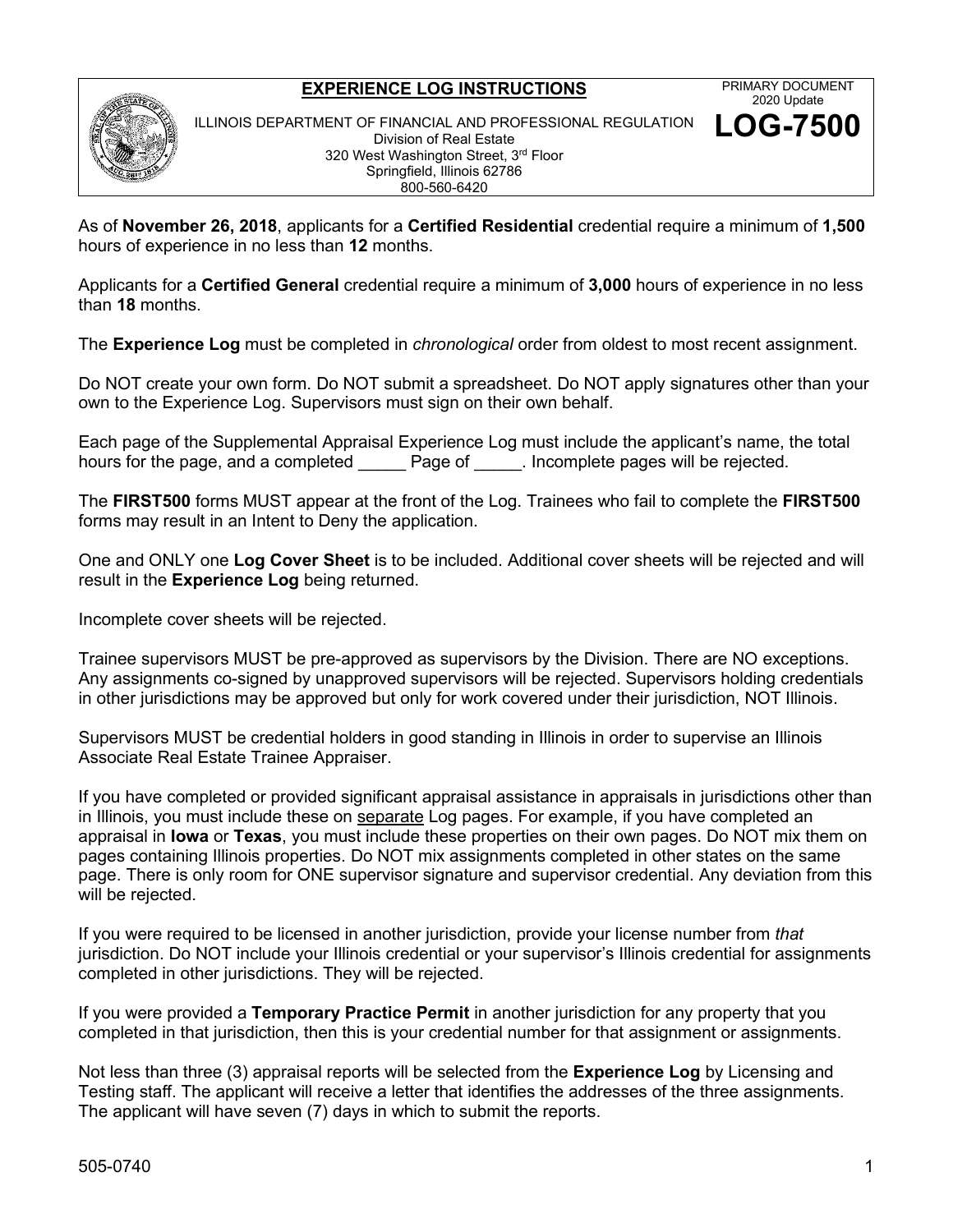The reports must be "*true copies*". True copies contain ALL signatures. "*Drafts*" of any report will NOT be accepted. Failure to submit a signed report will result in a rejection of that report in its entirety.

## Do NOT submit a copy of the workfile for any assignment unless asked to do so.

Those claiming experience who have NOT signed the Certification MUST be specifically and conspicuously be acknowledged in the body of the report. Their "*significant contribution*" MUST be clearly and specifically documented. Sentences like, "*Mary provided significant assistance*," will be rejected.

Failure to detail specific tasks will result in a denial of application. Include **ONLY** appraisal reports that can be supported and documented.

- 1. Type or print all information in ink only. Submission of any unapproved format will result in a denial of the application.
- 2. Entries must be made for each assignment claimed as follows:
- **Date of Report:** Indicate in chronological order the "signature date" of each report. In most cases the "signature date" will be the same or near to the *effective date* of value. However, in *retrospective* reports, there could be a considerable gap in time between the *effective date* of value and the "*signature date*".
- **Address of Subject Property**: The report should be identified in such a way to make your report retrieval easy. If you are submitting a condominium property then include the unit number. If you are submitting farmland with NO numeric address, find a way to identify it for retrieval. It is NOT the Division's responsibility to figure out which parcel you submitted.
- **Client Name**: The client should be clearly identified. Do NOT redact any client information. If you do, these properties will be rejected.
- **Report Type**: Mark the appropriate box as to whether the report was Summary, Restricted (Use), Self-Contained, or Appraisal Report. Older reporting options remain as some applicants have experience pre-dating the current USPAP reporting options.
- **Type of Property**: Indicate the type by using ONLY the following abbreviations:
- **SFR** = Single Family Residence
- **CDO** = Condominium (residential ONLY, or condotels)
- **COOP** = Cooperative
- **AP2, AP3, AP120** = Apartments followed by units (no matter how many units)
- **VAC** = Vacant Land (NOT for subdivisions or agricultural use)
- **IND** = Industrial (including industrial condominiums)
- **COM** = Commercial (including mixed-uses and commercial condominiums)
- AGR = Agriculture (including grain elevators, ranches, farms, etc)
- Anything outside of these common property types should be identified as **SPEC** = Special (including houses of worship, fire stations, subdivisions, schools, athletic fields, etc) **No other abbreviations will be accepted**. Failure to adhere to these codes will result in a rejection of the Log.
- Site Area: Choose *either* square footage or acreage. If it is a condominium, then indicate "Common area".
- **Primary Improvement GLA:** In most cases there is only one primary improvement (i.e. house, apartment building, condominium unit, warehouse, etc.). In some cases, there may be many